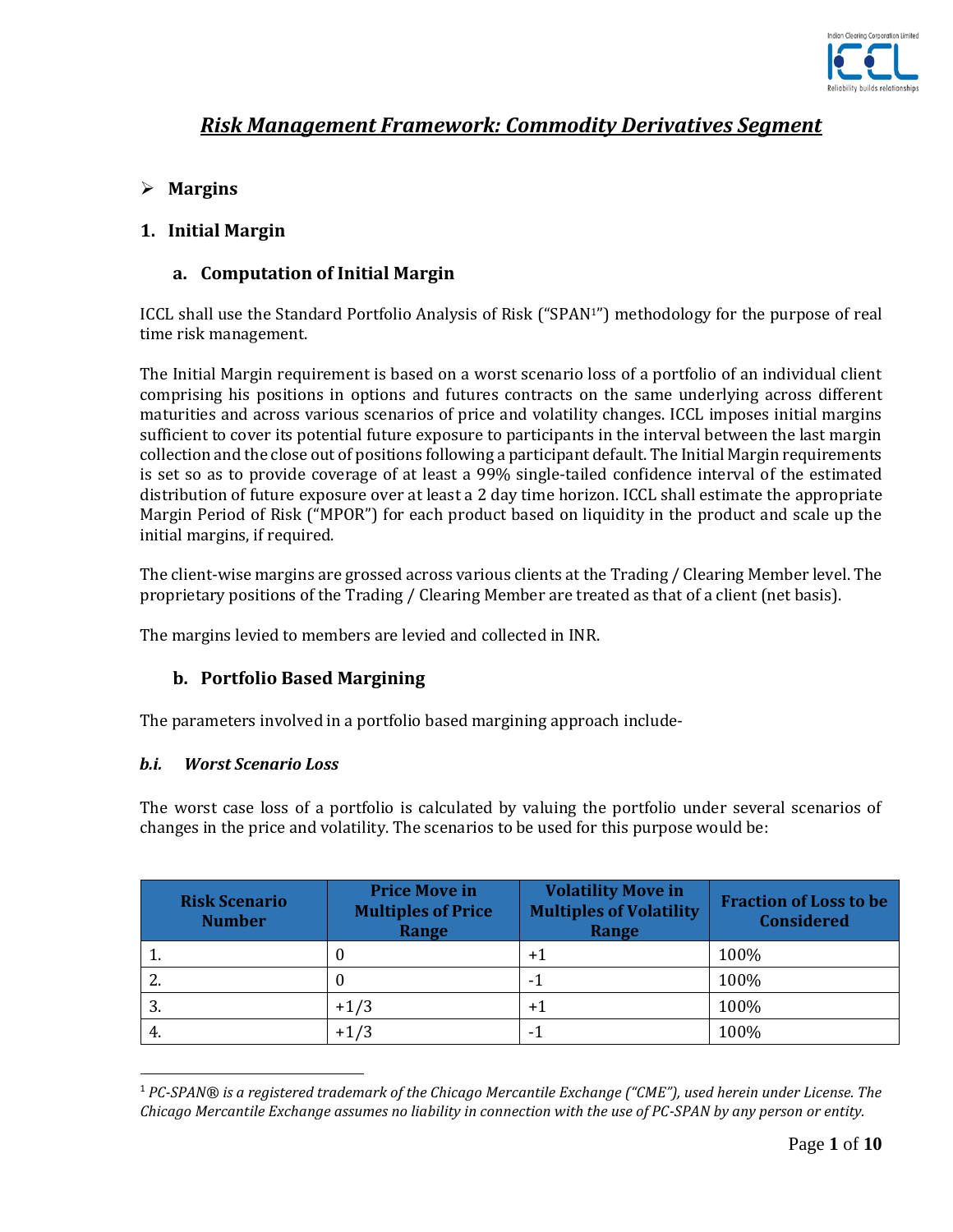

| 5.  | $-1/3$ | $+1$             | 100% |
|-----|--------|------------------|------|
| 6.  | $-1/3$ | $-1$             | 100% |
| 7.  | $+2/3$ | $+1$             | 100% |
| 8.  | $+2/3$ | $-1$             | 100% |
| 9.  | $-2/3$ | $+1$             | 100% |
| 10. | $-2/3$ | $-1$             | 100% |
| 11. | $+1$   | $+1$             | 100% |
| 12. | $+1$   | $-1$             | 100% |
| 13. | $-1$   | $+1$             | 100% |
| 14. | $-1$   | $-1$             | 100% |
| 15. | $+2$   | $\bf{0}$         | 35%  |
| 16. | $-2$   | $\boldsymbol{0}$ | 35%  |

The probable premium value at each price scan point for volatility up and volatility down scenarios is calculated and then compared to the theoretical premium value (based on last closing value of the underlying) to determine profit or loss.

The maximum loss under any of the sixteen scenarios is referred to as the Worst Scenario Loss.

#### *b.ii. Price Scan Range*

The Price Scan Range ("PSR") is the probable price change over a one-day period. PSR would be specified by ICCL from time to time. The PSR is referred to in standard deviation/ sigma terms. The standard deviation (volatility estimate) shall be computed using the Exponentially Weighted Moving Average method ("EWMA").

The estimate at the end of time period t ( $\sigma t$ ) shall be estimated using the volatility estimate at the end of the previous time period. i.e. as at the end of t-1 time period (σt-1), and the return (rt) observed in the futures market during the time period t.

The volatility estimated at the end of the day's trading would be used in calculating the initial margin calls at the end of the same day.

The formula shall be as under:

$$
\sigma_t^2 = \lambda (\sigma_{t-1})^2 + (1 - \lambda)(r_t)^2
$$

Where:

- $\triangleright$   $\lambda$  is a parameter which determines how rapidly volatility estimates changes. The value of  $\lambda$  is currently fixed at 0.94.
- $\triangleright$   $\sigma$  (sigma) means the standard deviation of daily returns in the futures market.
- $\triangleright$  "Return" is defined as the logarithmic return: rt = ln (St/St-1) where St is the price at time t.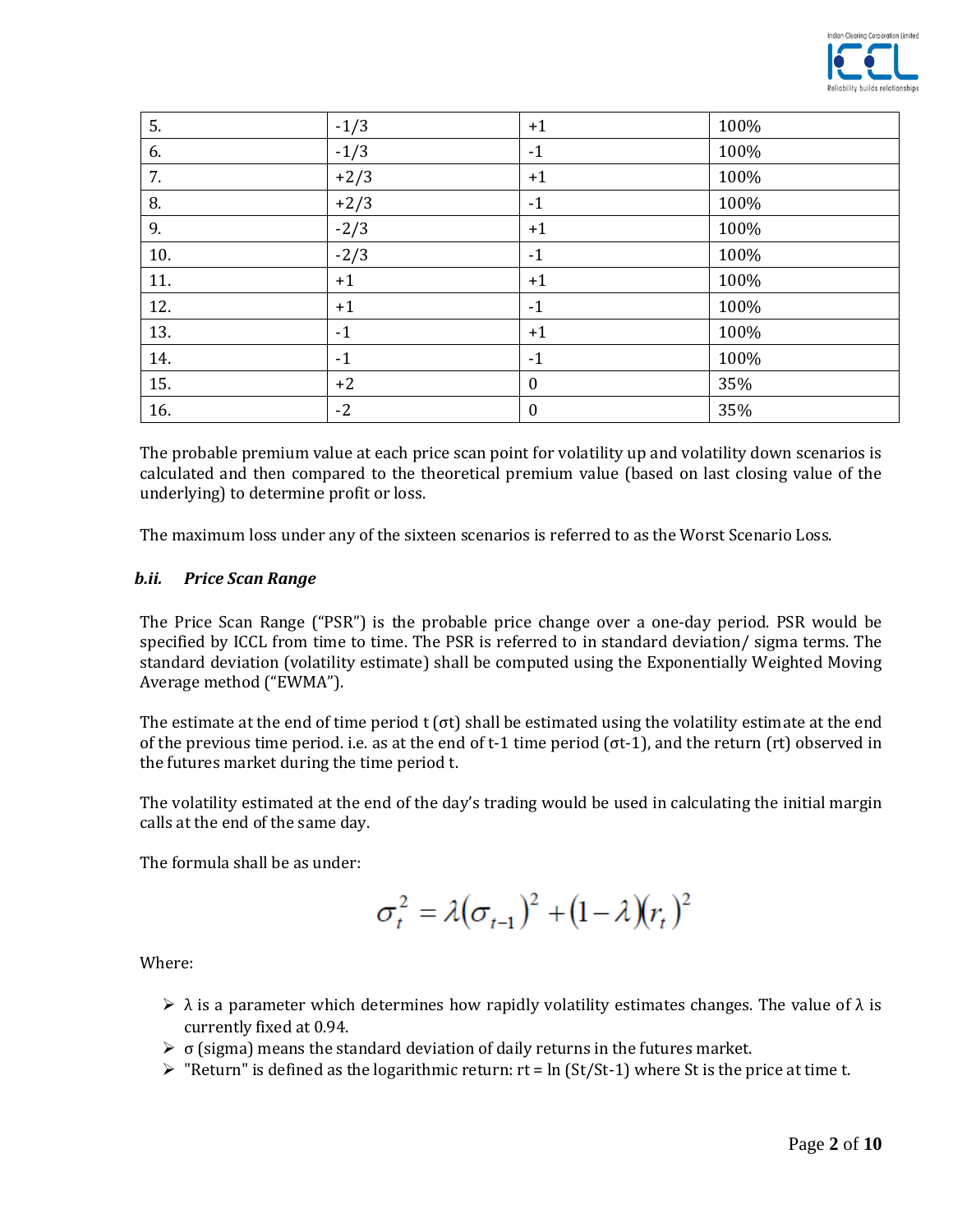

#### *b.iii. Volatility Scan Range*

The Volatility Scan Range ("VSR") is the amount by which the implied volatility is changed in each risk array scenario. The VSR is referred to in percentage terms.

The PSR and VSR for generating the scenarios would be as below or such other percentage as may be specified by ICCL from time to time.

| Sr. No.        | <b>Particulars</b>           | <b>PSR</b> | VSR |
|----------------|------------------------------|------------|-----|
| <b>Futures</b> |                              |            |     |
|                | <b>Commodity Derivatives</b> | 3.5 sigma  | NA  |

#### **c. Initial Margin Requirement**

The initial margin is deducted from the liquid assets of the clearing member on an online, real time basis. The initial margin shall be subject to minimum initial margin for derivatives on various underlying commodities, as given in the table below:-

| <b>Sr. No.</b> | <b>Particulars</b>       | <b>Minimum Initial Margin</b> |
|----------------|--------------------------|-------------------------------|
|                | Nickel                   | 5.00%                         |
| ∼              | <b>Other Commodities</b> | 4.00%                         |

#### **2. Extreme Loss margin**

The extreme loss margin is deducted from the liquid assets of the clearing member on an online, real time basis.

| Sr. No.        | <b>Particulars</b>           | <b>Extreme Loss Margin</b>  |  |
|----------------|------------------------------|-----------------------------|--|
| <b>Futures</b> |                              |                             |  |
|                | <b>Commodity Derivatives</b> | 1\% on gross open positions |  |

#### **3. Crystallised Loss Margin**

The Crystallised Loss Margin ("CLM") is levied to cover the risk arising out of accumulation of crystallised obligations incurred on account of intra-day squaring off of positions. The intra-day crystallised losses are monitored and the CLM is blocked by ICCL from the free collateral on an online real-time basis only for those transactions which are subject to upfront margining. Crystallised losses are offset against crystallised profits at a client level, if any.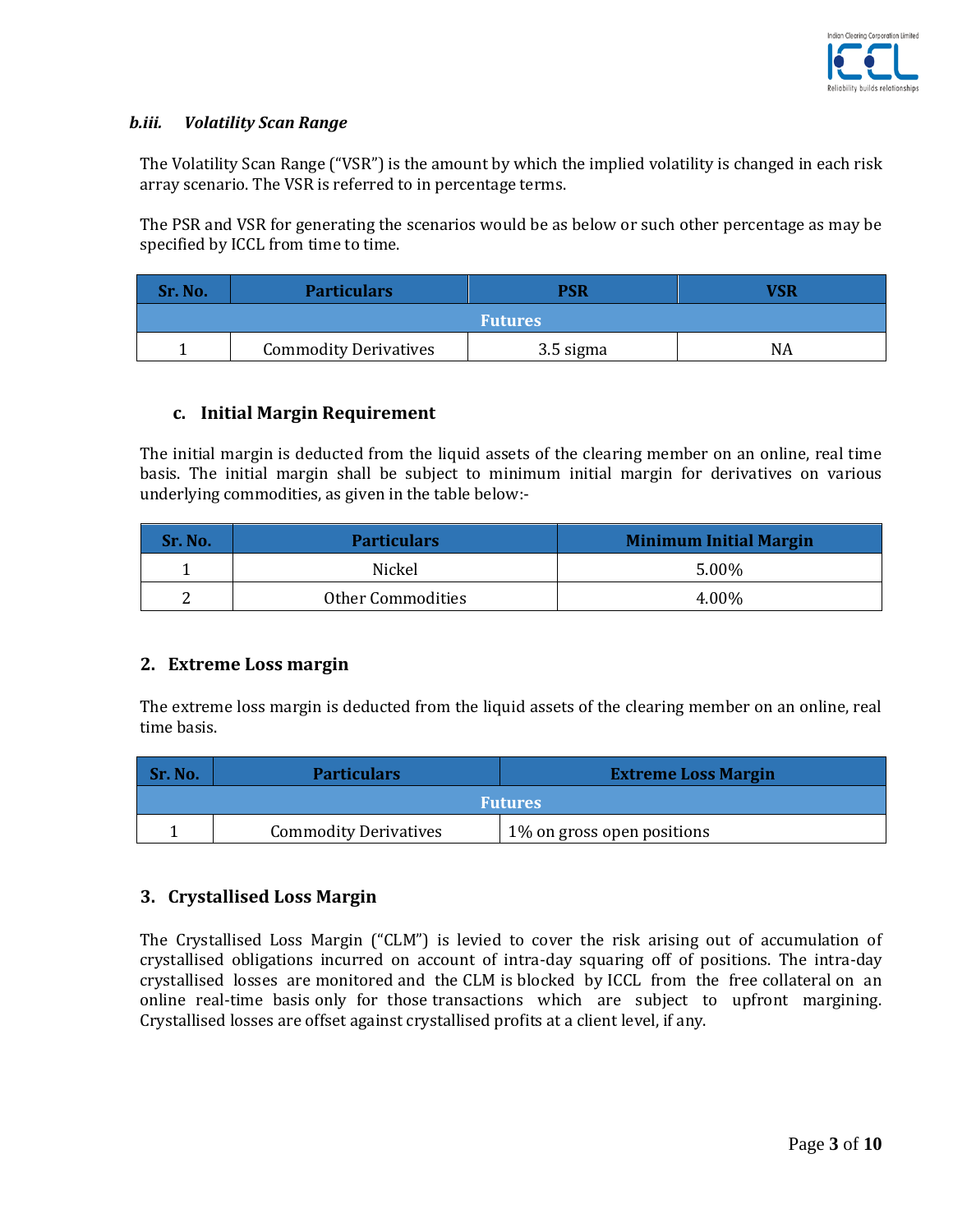

# **4. Spread margin**

ICCL shall provide spread margin benefit in the following cases:

a) Different expiry date contracts of the same underlying

and the contract of the contract of the contract of the contract of the contract of the contract of the contract of the contract of the contract of the contract of the contract of the contract of the contract of the contra

b) Two contracts variants having the same underlying commodity

ICCL shall charge minimum 25% of the initial margin on each of the individual legs of the spread. Maximum benefit in initial margin on spread positions shall be restricted to 75%. Benefit in initial margin shall be permitted only when each individual contract in the spread is from amongst the first three expiring contracts. Margin benefit on spread positions shall be withdrawn latest by the start of tender period or the start of expiry day, whichever is earlier.

In case of such spread positions additional margins shall not be levied. No benefit in ELM shall be provided for spread positions i.e. ELM shall be charged on both individual legs. ICCL may charge margins higher than the minimum specified depending upon its risk perceptions.

c) Futures contracts in a commodity complex

ICCL shall provide spread benefit in initial margin across futures contracts in a commodity complex provided the following conditions are met:

- $\triangleright$  Minimum coefficient of correlation (r) between futures prices of the two commodities is 0.90.
- Back testing for adequacy of spread margin to cover MTM has been carried out for a minimum period of one year (back testing for at least 250 days wherein daily settlement price of futures used for back testing have been determined from traded futures prices).
- $\triangleright$  Initial margin after spread benefit has been able to cover MTM on at least 99% of the days as per back testing.

Maximum benefit in initial margin on spread positions is restricted to 50%. Benefit in initial margin shall be permitted only when each individual contract in the spread is from amongst the first three expiring contracts. Margin benefit on spread positions shall be withdrawn latest by the start of tender period or the start of expiry day, whichever is earlier.

In case of such spread positions additional margins shall not be levied. No benefit in ELM shall be provided for spread positions i.e. ELM shall be charged on both individual legs. ICCL may charge margins higher than the minimum specified depending upon its risk perceptions.

ICCL shall continuously monitor dynamics of the commodities and their correlation and if there are changes such that spread margin benefit is no longer appropriate to be given, take appropriate further course of action.

# **5. Tender Period Margin**

ICCL may levy Tender period/Pre-expiry margin which shall be increased gradually every day beginning from the pre-determined number of days before the expiry of the contract as applicable. ICCL shall determine the quantum of tender period margin as appropriate based on the risk characteristics of the particular commodity. Tender Period Margin shall be applicable on both buy and sell side.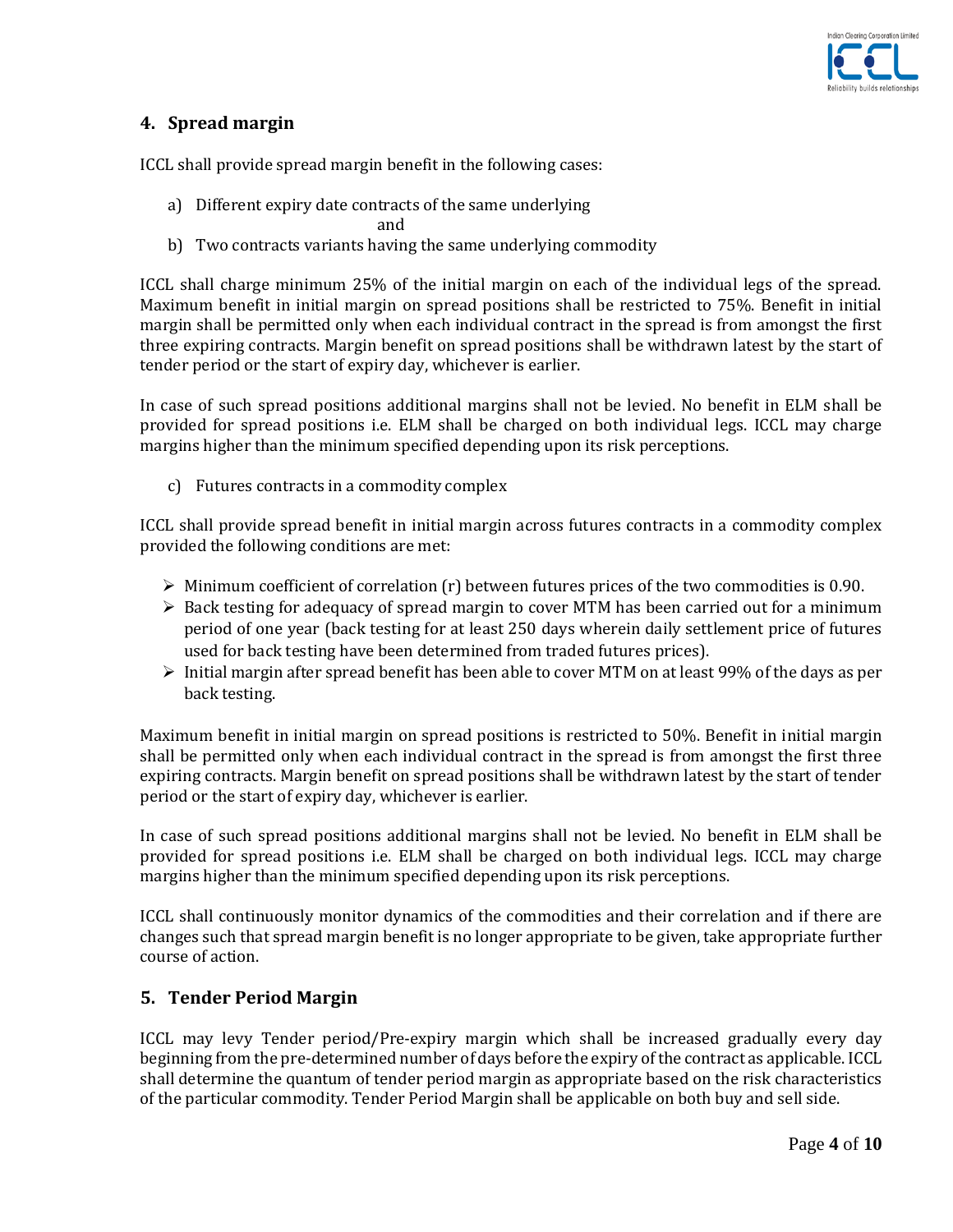

# **6. Delivery Period Margin**

Delivery Margin is levied on the long and short positions marked for delivery till the pay-in is completed by the Clearing Member. Once delivery period margin is levied, all other applicable margins may be released.

It is levied till the time the member makes pay in of funds to collect delivery. Delivery Period margin is exempted if goods have been tendered with all the documentary evidence.

Delivery period margins shall be higher of:

- $\geq 3\% + 5$  day 99% VaR of spot price volatility
- Or
- $> 25%$

ICCL may impose higher delivery period margin based on the risk characteristics of the particular commodity.

#### **7. Additional and Special Margin**

In case of additional volatility, an additional margin (on both buy & sell side) and / or special margin (on either buy or sell side) at such percentage, as deemed fit; will be imposed in respect of all outstanding positions. Such margins shall be imposed over and above the other margins specified by ICCL and shall be collected in any form of collateral or in Cash only as may be prescribed by ICCL/BSE/SEBI from time to time.

#### **8. Additional Ad-hoc Margins**

As a risk containment measure, ICCL may require clearing members to pay additional margins as may be decided from time to time. This shall be in addition to the aforementioned margins, which are or may have been imposed from time to time.

However, the ICCL shall only levy additional margins post consideration of the following factors:

- $\triangleright$  Additional risk management measures (like ad-hoc margins) shall normally be required only to deal with circumstances that cannot be anticipated or were not anticipated while designing the risk management system. If ad-hoc margins are required to be imposed with any degree of regularity, ICCL shall examine whether the circumstances that give rise to such margins can be reasonably anticipated and can therefore be incorporated into the risk management system mandated by SEBI. ICCL shall analyse such situations and bring the matter to the attention of SEBI for further action.
- $\triangleright$  Any additional margins that ICCL may impose shall be based on objective criteria and shall not discriminate between members on the basis of subjective criteria.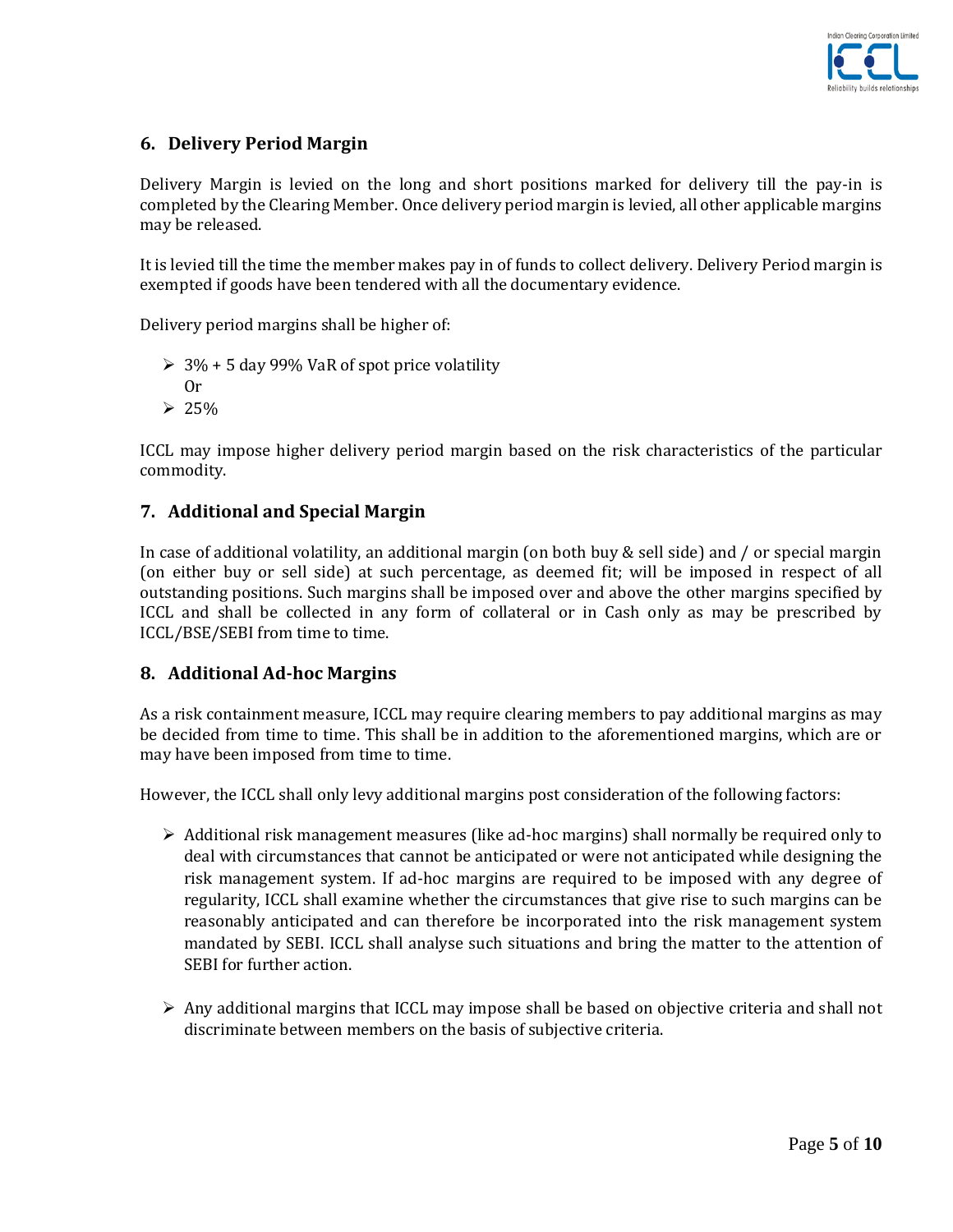

## **9. Concentration margins**

ICCL may impose adequate concentration margins (only on concentrated positions) to cover the risk of longer period required for liquidation of concentrated positions in any commodity. The threshold value for imposing concentration margin may be determined taking into account factors including open interest, concentration and estimated time to liquidation based on prevailing liquidity and possible reduction in liquidity in times of market stress etc. The quantum of concentration margins imposed may vary based on the level of concentration.

#### **10.Updation of risk parameters**

The ICCL SPAN risk management parameters shall be updated at Beginning-of-Day, End-of-Day and at intervals not exceeding 2 hours during the trading hours.

#### **11.Enforcement and Collection of Margins**

Aforesaid margins are computed at a client level portfolio and grossed across all clients (including the proprietary positions of member) at the member level. Margins are collected/adjusted upfront from the liquid assets of the Clearing Members on an on-line real time basis.

## **12.Measures in case of repeated shortfall in margin/pay-in:**

In case of repeated margin/pay-in shortfalls beyond a threshold amount by any member in a month, following risk mitigation measures shall be initiated by ICCL:

- $\triangleright$  The member shall be put in square off mode and required to reduce positions.
- $\triangleright$  The member shall be charged initial margins at a higher rate for the next one month, Or
- $\triangleright$  The member shall be subjected to a penal exposure free deposit equal to the cumulative funds/margin shortage over previous one month which could be kept with ICCL for the next month.
- $\triangleright$  ICCL shall closely monitor such member.

#### **13.Mode of payment of Margin**

Clearing members shall provide for margin in any one or more of the eligible collateral modes as specified by ICCL. The margins shall be collected/adjusted from the liquid assets of the member on a real time basis.

#### **14.Mark to market settlement**

The mark to market gains and losses shall be settled in cash before the start of trading on T+1 day. If mark to market obligations are not collected before start of the next day's trading, ICCL shall collect correspondingly higher initial margin to cover the potential for losses over the time elapsed in the collection of margins. All open positions of a futures contract shall be settled daily, only in cash, based on the Daily Settlement Price ("DSP"). DSP shall be reckoned and disseminated by ICCL at the end of every trading day.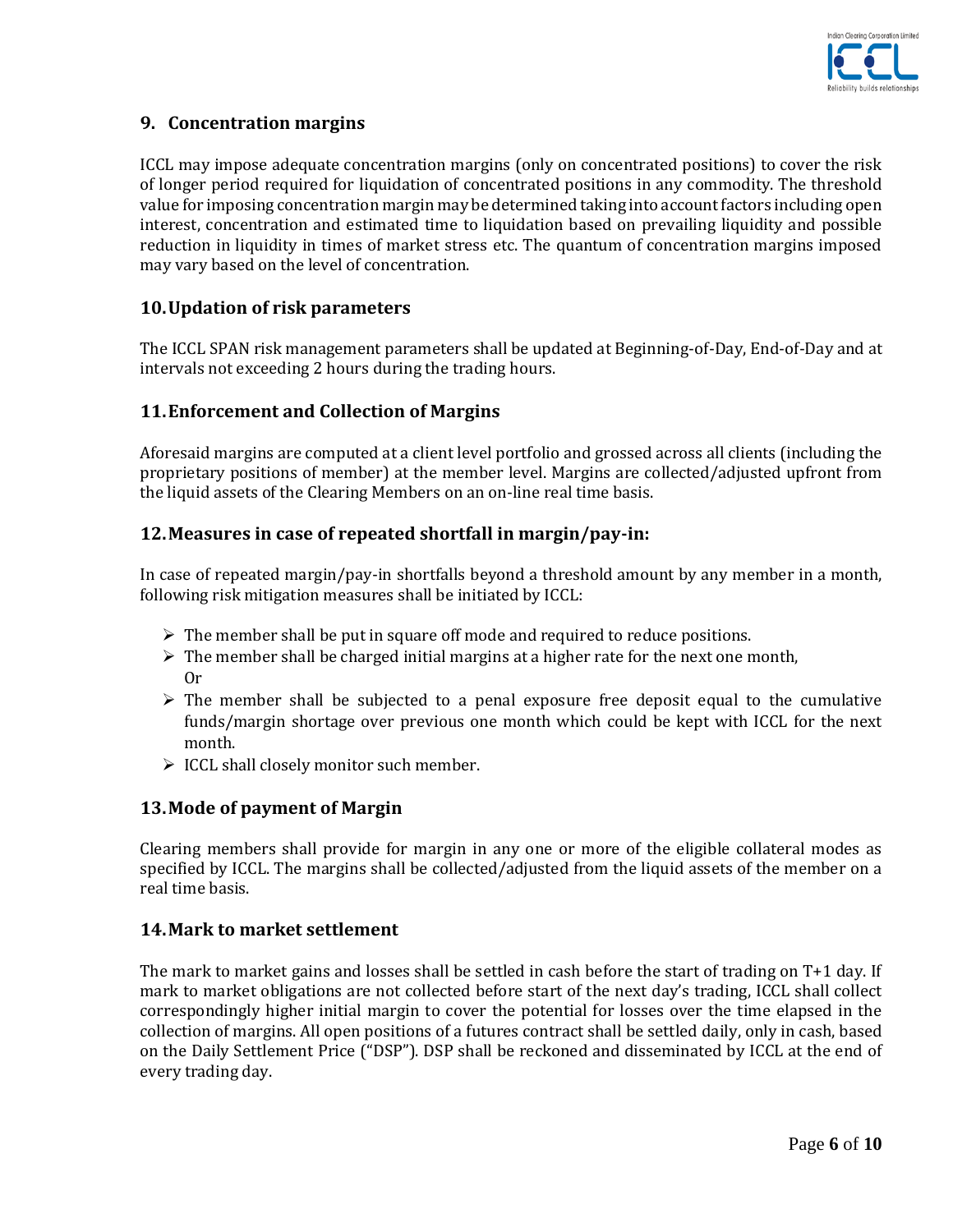

## **15.Risk Reduction Mode**

The entry and exit threshold is detailed below:

- Clearing Members: Put in RRM at 90% collateral utilisation & moved back to normal mode when utilisation goes below 85%.
- Trading Members: Put in RRM at 90% utilisation of trading limit assigned by their Clearing Members & moved back to normal mode when limit utilisation goes below 85%.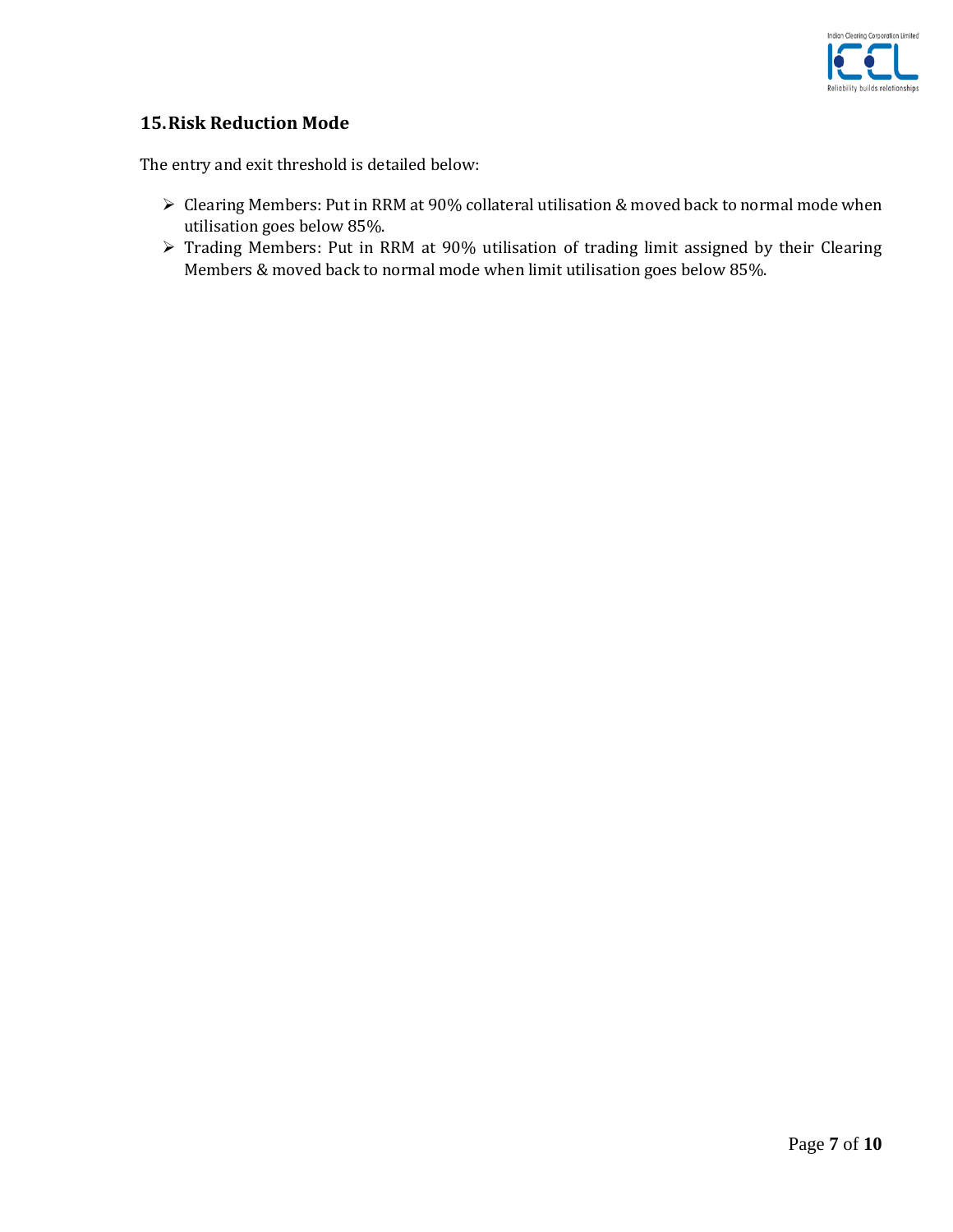

# **Core Settlement Guarantee Fund and Default Waterfall**

#### **1. Objective of Core SGF**

ICCL maintain a fund called Core SGF for each segment of each Recognised Stock Exchange ("SE") to guarantee the settlement of trades executed in respective segment of the SE. In the event of a clearing member (member) failing to honour settlement commitments, the Core SGF shall be used to fulfil the obligations of that member and complete the settlement without affecting the normal settlement process.

## **2. Minimum Required Corpus**

Minimum Required Corpus of Core SGF ("MRC") for each segment of each stock exchange is subject to the following:

- a. The MRC remains fixed for a month.
- b. By  $15<sup>th</sup>$  of every month, ICCL reviews and determines the MRC for next month based on the results of daily stress tests of the preceding month. (For example, by 15th February, ICCL determines the MRC for March based on results of various stress tests conducted in January). ICCL also reviews and determine by  $15<sup>th</sup>$  of every month, the adequacy of contributions made by various contributors and any further contributions to the Core SGF required to be made by various contributors for the next month.
- c. For every day of the preceding month (i.e., January as per example in (b) above), uncovered loss numbers are estimated by the various stress tests for credit risk conducted by ICCL for the segment and highest of such numbers is taken as worst case loss number for the day.
- d. Average of all the daily worst case loss numbers determined in (c) above is calculated.
- e. The MRC for next month (i.e., March as per example in (b) above is the higher of the average arrived in at step (d) above and the segment MRC as per previous review (i.e., review done on 15th January for the month of February).
- f. Minimum threshold value of MRC for commodity derivatives segment of any stock exchange shall be INR 10 Crores.

#### **3. Contribution to Core SGF**

At any point of time, the contributions of various contributors to the Core Settlement Guarantee Fund ("Core SGF") of any segment shall be as follows:

a. Clearing Corporation contribution:

ICCL's contribution to the Core SGF shall be at least 50% of the Minimum Required Corpus ("MRC"). ICCL shall make this contribution from its own funds. ICCL contribution to Core SGF shall be considered as part of its net worth.

b. Stock Exchange contribution:

Stock Exchange contribution to the Core SGF shall be at least 25% of the MRC (can be adjusted against transfer of profit by Stock Exchange as per Regulation 33 of SECC Regulations).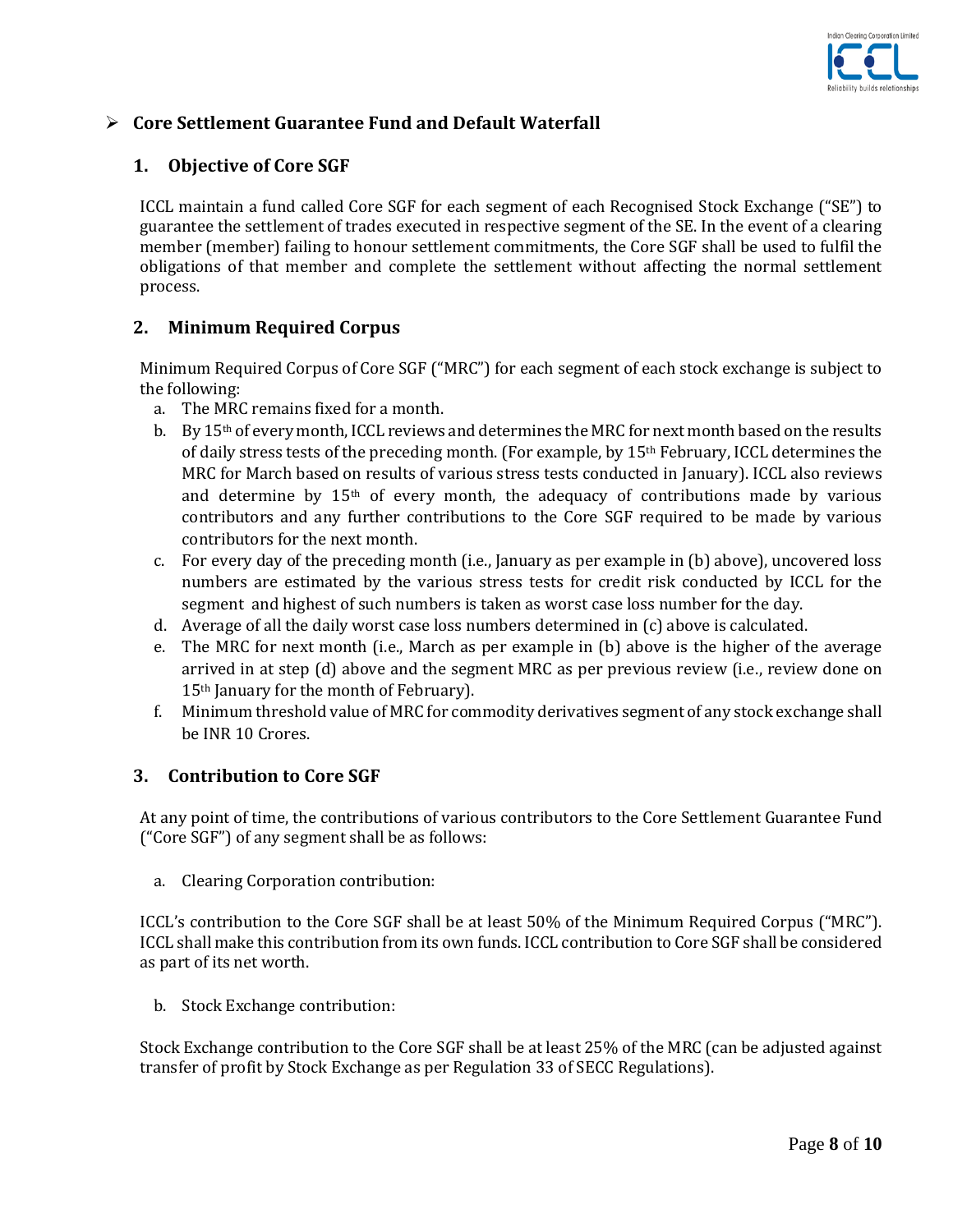

c. Clearing Member primary contribution:

If ICCL wishes, it can seek risk based contribution from Clearing Members ("CMs") of the segment (including custodial clearing members) to the Core SGF subject to the following conditions:

- $\triangleright$  that total contribution from CMs shall not be more than 25% of the MRC,
- $\triangleright$  that no exposure shall be available on Core SGF contribution of any CM (exposure free collateral of CM available with ICCL can be considered towards Core SGF contribution of CM), and
- $\triangleright$  that required contributions of individual CMs shall be pro-rata based on the risk they bring to the system.

ICCL shall have the flexibility to collect CM primary contribution either upfront or staggered over a period of time. In case of staggered contribution, the remaining balance shall be met by ICCL to ensure adequacy of total Core SGF corpus at all times. Such ICCL contribution shall be available to ICCL for withdrawal as and when further contributions from CMs are received.

Any penalties levied by ICCL (as per Regulation 34 of SECC Regulations) shall be credited to Core SGF corpus.

Interest on cash contribution to Core SGF shall also accrue to the Core SGF and prorate attributed to the contributors in proportion to their cash contribution. ICCL may accept CM contribution in the form of Cash Collateral and Bank Fixed Deposits. ICCL shall adhere to specific guidance which may be issued by SEBI from time to time in this regard.

#### **4. Management of Core SGF**

The Defaulter's Committee/SGF utilization Committee of the Clearing Corporation shall manage the Core SGF.

ICCL shall follow prudential norms of Investment policy for Core SGF corpus and establish and implement policies and procedures to ensure that Core SGF corpus is invested in highly liquid financial instruments with minimal market and credit risk and is capable of being liquidated rapidly with minimal adverse price effect.

The instruments in which investments may broadly be made are Fixed Deposit with Banks (only those banks which have a net worth of more than INR 500 Crores and are rated A1 (or A1+) or equivalent, Treasury Bills, Government Securities and money market/liquid mutual funds subject to suitable transaction/investment limits and monitoring of the same. ICCL shall further ensure that the financial instruments in which the Core SGF corpus is invested remain sufficiently diversified at all times.

#### **5. Access to Core SGF**

ICCL may utilise the Core SGF in the event of a failure of member(s) to honour settlement commitment.

#### **6. Further contribution to / Recoupment of Core SGF**

Requisite contributions to Core SGF by various contributors for any month shall be made by the contributors before start of the month. In the event of usage of Core SGF during a calendar month,